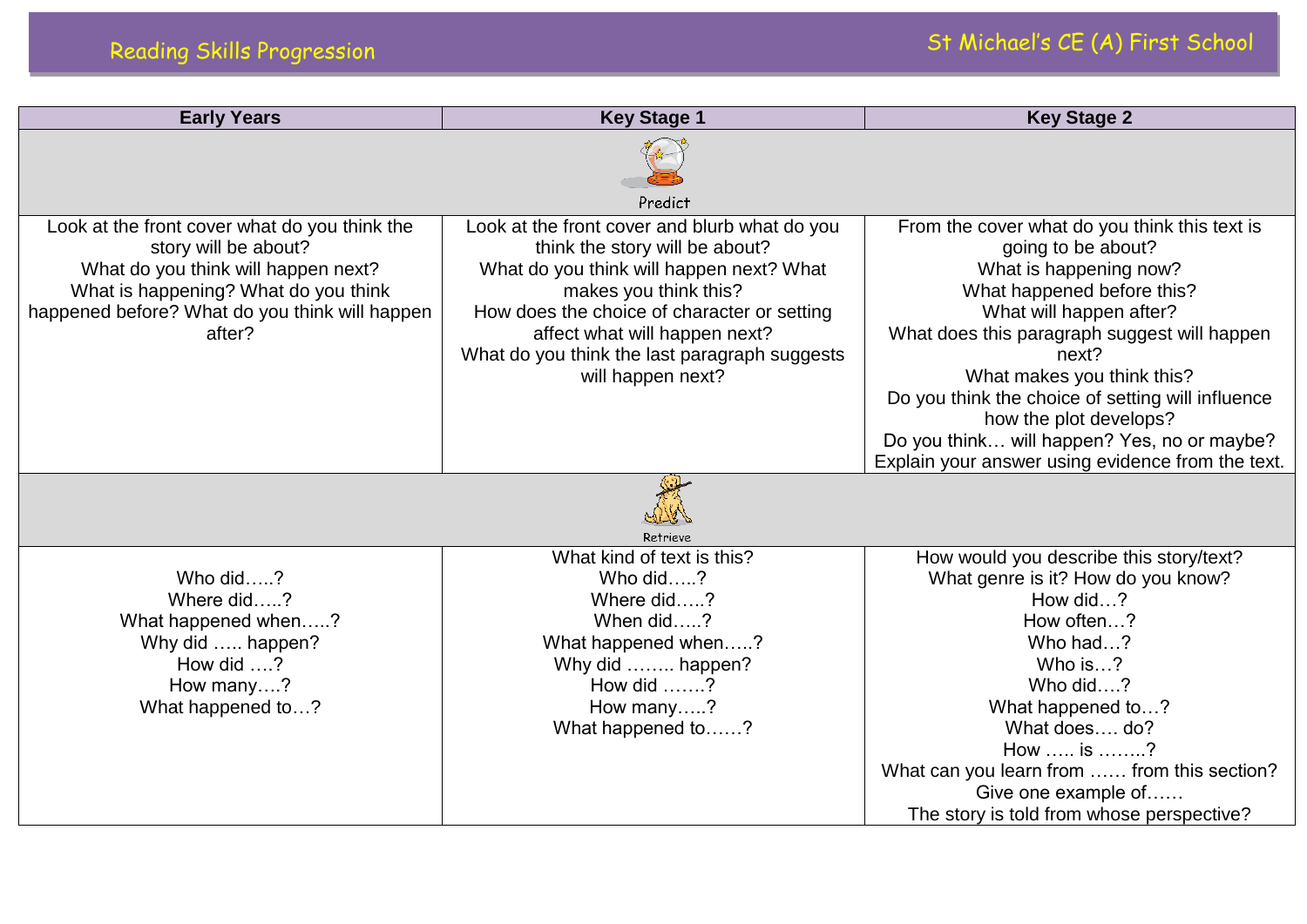| <b>Reading Skills Progression</b>                                                                                                                               |                                                                                                                                                                                                                                                                                                                                                                                                                          | St Michael's CE (A) First School                                                                                                                                                                                                                                                                                                                                                                             |  |  |
|-----------------------------------------------------------------------------------------------------------------------------------------------------------------|--------------------------------------------------------------------------------------------------------------------------------------------------------------------------------------------------------------------------------------------------------------------------------------------------------------------------------------------------------------------------------------------------------------------------|--------------------------------------------------------------------------------------------------------------------------------------------------------------------------------------------------------------------------------------------------------------------------------------------------------------------------------------------------------------------------------------------------------------|--|--|
| Sequence                                                                                                                                                        |                                                                                                                                                                                                                                                                                                                                                                                                                          | Summarise                                                                                                                                                                                                                                                                                                                                                                                                    |  |  |
| Can you tell me what the story was about?<br>What was the first thing that happened in the<br>story?<br>What happened in the end?                               | Can you number these events 1-5 in the order<br>that they happened?<br>What was the first thing that happened?<br>What happened after?<br>Can you summarise in a sentence the<br>opening/middle/end of the story?<br>In what order do these chapter headings come in<br>the story?                                                                                                                                       | Can you number these events 1-5 in the order<br>that they happened?<br>What happened after ?<br>What was the first thing that happened in the<br>story?<br>Can you summarise in a sentence the<br>opening/middle/end of the story?<br>In what order do these chapter headings come in<br>the story?                                                                                                          |  |  |
| Vocabulary                                                                                                                                                      |                                                                                                                                                                                                                                                                                                                                                                                                                          |                                                                                                                                                                                                                                                                                                                                                                                                              |  |  |
| What does this word  mean in this sentence?<br>Find the word that means<br>What does this word tell us about the<br>character/place?<br>How would you describe? | What does the word  mean in this sentence?<br>Find and copy a word which means<br>What does this word or phrase tell you about ?<br>Which word in this section do you think is the<br>most important? Why?<br>Which of the words best describes the<br>character/setting/mood etc?<br>Can you think of any other words the author<br>could have used to describe this?<br>Why do you think  is repeated in this section? | What do the words  and  suggest about<br>the character, setting and mood?<br>Which word tells you that?<br>Which keyword tells you about the<br>character/setting/mood?<br>Find one word in the text which means<br>Find and highlight the word that is closest in<br>meaning to<br>Find a word or phrase which shows/suggests<br>that $\dots$<br>What does  mean? Can you use in a sentence<br>of your own? |  |  |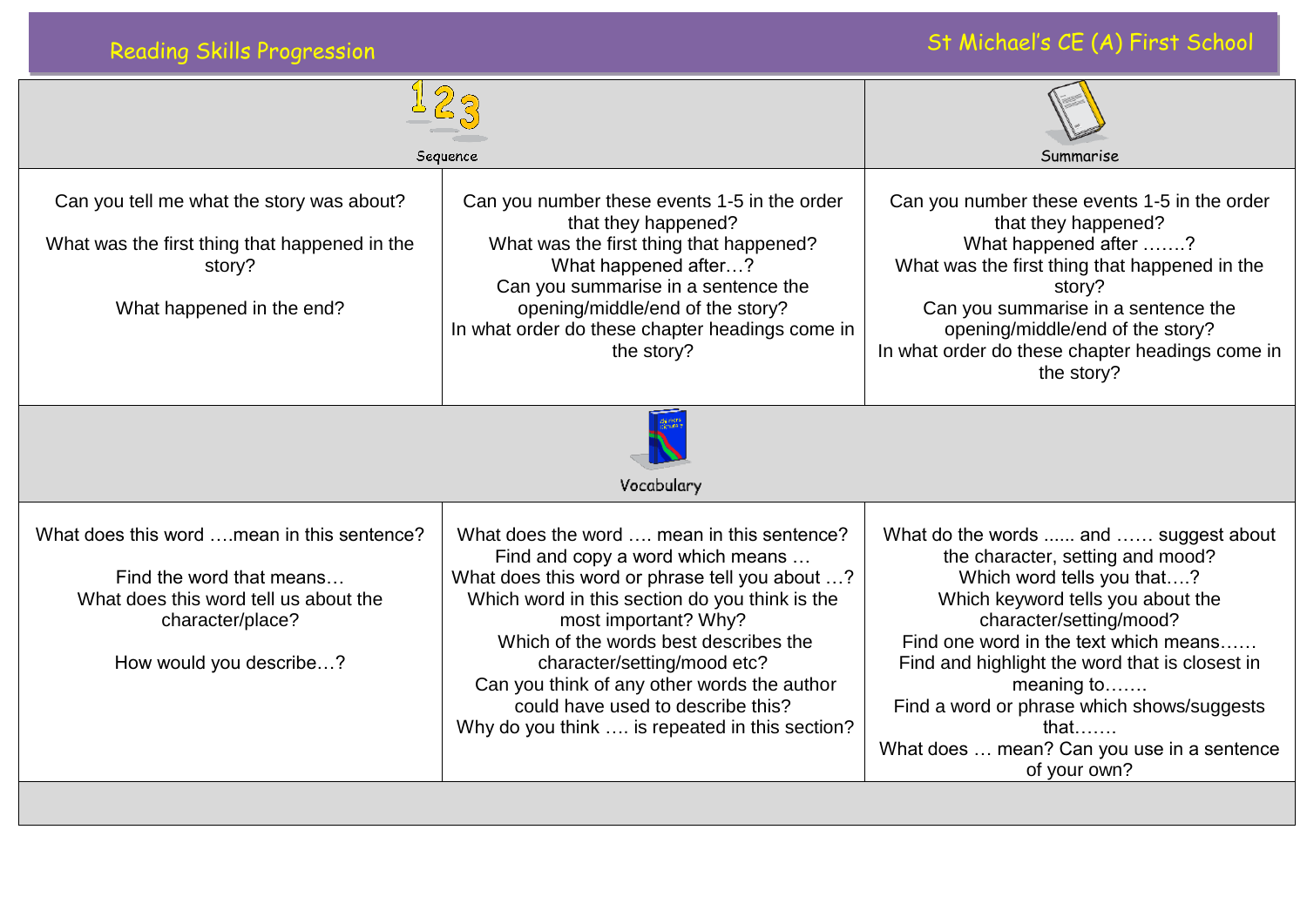